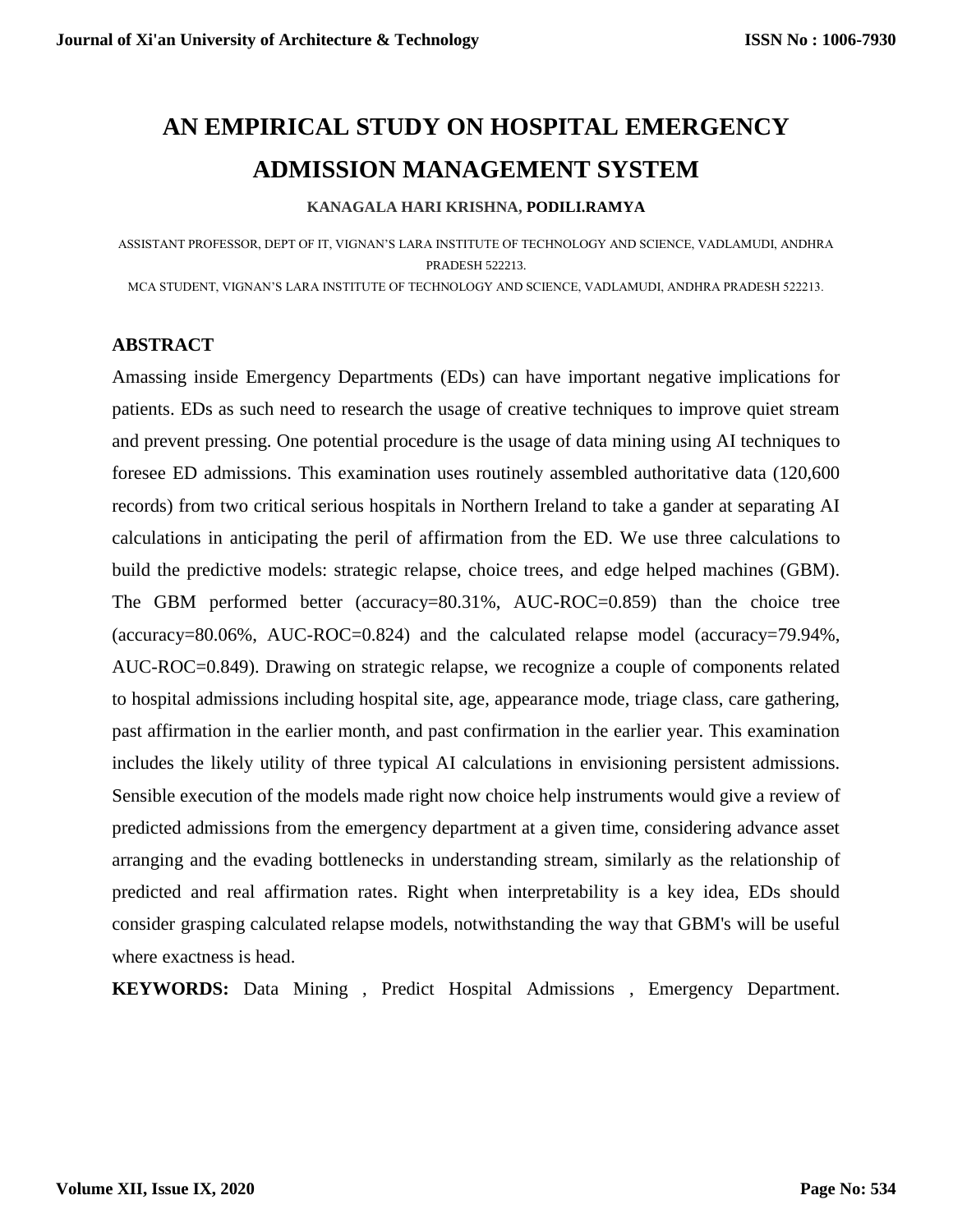### **I. INTRODUCTION**

While most emergency department (ED) visits end in discharge, EDs address the greatest wellspring of clinical facility confirmations [1]. Upon appearance to the ED, patients are first masterminded by insight in order to arrange individuals requiring basic clinical mediation. This organizing technique, called "triage", is conventionally performed by a person from the nursing staff subject to the patient's economics, supervisor protesting, and essential signs. Consequently, the patient is seen by a clinical provider who makes the hidden consideration plan and finally recommends a disposition, which this assessment cutoff focuses to emergency center affirmation or discharge.

Prediction models in medicine attempt to improve tolerant consideration and addition vital viability [2,3]. For example, prediction models for sepsis or extraordinary coronary issue are expected to caution providers of potentially hazardous conditions, while models for emergency facility utilization or patient-stream engage resource smoothing out on a frameworks level [4–8]. Early conspicuous evidence of ED patients who are likely going to require affirmation may engage better smoothing out of emergency

center resources through improved understanding of ED persistent mixes [9]. It is continuously appreciated that ED amassing is related with less blessed patient outcomes [10]. Notice of chiefs and inpatient bunches with respect to potential affirmations may help decrease this issue [11]. From the perspective of patient consideration in the ED setting, a patient's likelihood of affirmation may fill in as a gobetween for astuteness, which is used in different downstream choices, for instance, bed course of action and the necessity for emergency intervention [12–14].

Different prior assessments have attempted to envision center assertion at the hour of ED triage. Most models simply consolidate data assembled at triage, for instance, economics, essential signs, manager protesting, nursing notes, and early diagnostics , while a couple of models join additional features, for instance, emergency facility usage experiences and past clinical history . A few models dependent on triage data have been formalized into clinical choice principles, for instance, the Sydney Triage to Admission Risk Tool and the Glasgow Admission Prediction Score . Prominently, a dynamic showing approach that uses data open at later time-centers, for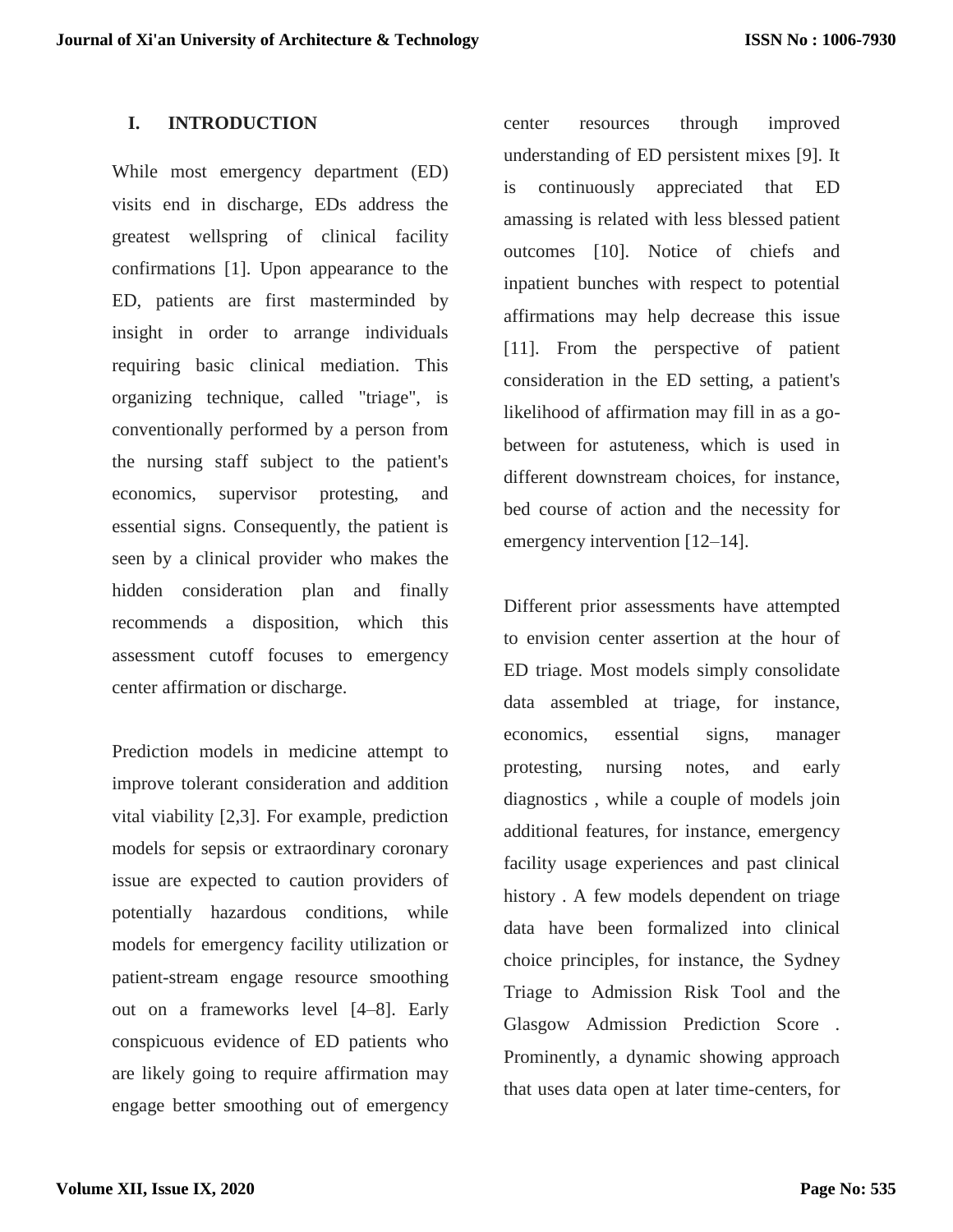instance, lab tests mentioned, drugs given, and discoveries entered by the ED provider during the patient's current visit, has had the alternative to achieve high predictive power and exhibits the utility of these features . We estimated that removing such features from a patient's past ED visits would provoke a healthy model for envisioning assertion at the hour of triage. Prior models that join past clinical history utilize unraveled constant affliction classes, for instance, coronary disease or diabetes [9,12] while overlooking rich bona fide data open from the electronic wellbeing record (EHR, for instance, outpatient solutions and undeniable labs and vitals, which are altogether routinely researched by providers while surveying a patient. As a continuous work demonstrated that using all segments of the electronic wellbeing record can generously anticipate in-tolerant outcomes, a prediction model for assertion dependent on comprehensive parts of patient history may upgrade prior models.

Besides, various prior examinations have been confined by particular components, where reliable elements are routinely reduced to obvious factors through binning or to twofold factors encoding closeness or missing-ness of data in view of the troubles of attribution . Vital relapse and Naive

Bayes are regularly used , with barely any examinations using progressively complex calculations like unpredictable woods, fake neural frameworks, and bolster vector machines . While incline boosting and significant neural frameworks have been exhibited to be mind blowing resources for predictive showing, neither has been applied to the task of anticipating attestation at ED triage to date.

Growing prior work , we make a movement of twofold classifiers on 560,486 patient visits, with 972 variables removed per visit from the EHR, including past human services use estimations, past clinical history, chronicled labs and vitals, prior imaging checks, and outpatient drugs, similarly as fine portion nuances, for instance, insurance and business status. We use tendency boosting and significant neural frameworks, two of the best performing calculations in course of action endeavors, to show the nonlinear associations among these components. Also, we test whether we have achieved most extraordinary execution for our rundown of capacities by evaluating execution across models arranged on growing segments of our data. At last, we recognize elements of essentialness using data gain as our estimation and present a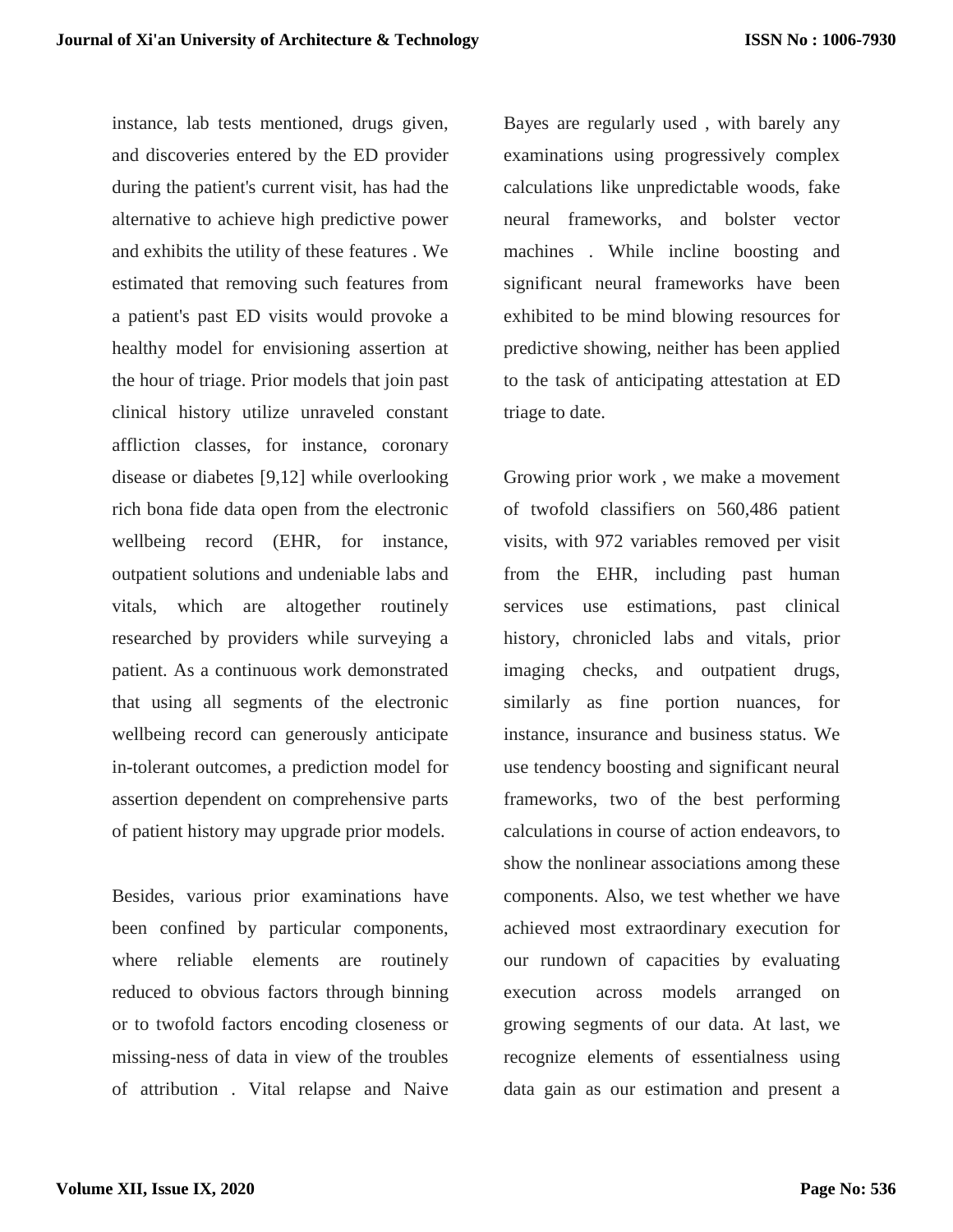low-dimensional model pleasant to utilization as clinical choice help.

## **II. LITERATURE SURVEY**

Byron Graham. [1] built up a prediction model in which machine learning strategies, for example, Logistic Regression, Decision Tree and Gradient Boosted Machine were utilized. The most significant indicators in their model were age, appearance mode, triage class, care gathering, affirmation in past-month, past-year. In which the inclination helped machine outflanks and center around staying away from the bottleneck in patient stream.

Jacinta Lucke. [2] and group has structured the predictive model by thinking about age as fundamental characteristic, where the age is ordered in two classes beneath 70 years or more 70 years. They saw that the class of individuals underneath 70 years was less conceded when contrasted and the classification of individuals over 70 years. More youthful patient gathering had higher exactness while the more seasoned patient gathering had high danger of getting admitted to emergency clinic. The decision of prediction depended on the properties, for example, age, sex, triage classification, method of appearance, boss objection, ED returns to, and so on.

Xingyu Zhang [3] in their predictive model, they have utilized strategic regression and multilayer neural system. These techniques were executed utilizing common language processing and without utilizing normal language processing. The exactness of model with common language processing is more than the model without characteristic language processing.

Boukenze. [4] with his group made a model utilizing decision tree C4.5 for foreseeing affirmations which by and large gave a decent precision and less execution time. The creator has utilized the prediction model for foreseeing a specific infection that is constant kidney ailment.

Dinh and his group [5], built up a model which utilizes multivariable strategic regression for prediction. For the prediction the two principle properties were socioeconomics and triage process, which assisted with expanding the exactness.

Davood. [6] built up a model for diminishing emergency department boarding utilizing the strategic regression and neural system, where a lot of thumb rules were created to foresee the medical clinic affirmations. The prediction model utilized as decision support apparatus and assisted with lessening emergency department boarding. The arrangement of thumb rules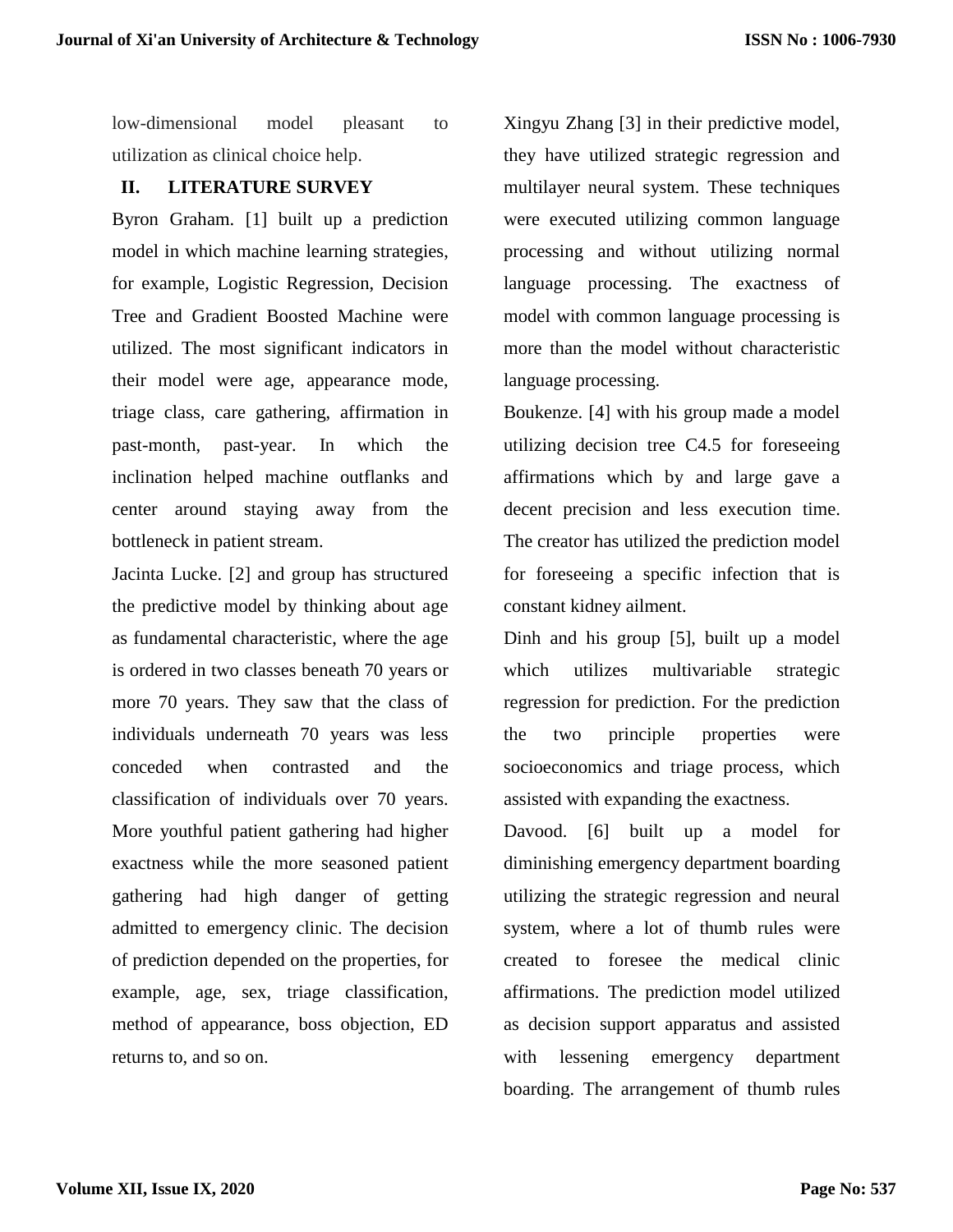were found by examining the significance of eight segment and clinical factors, for example, experience reason, age, radiology test type, and so forth of the emergency department patient's affirmation.

Xie. [7] and his groups model comprise of coxian stage type appropriation (PH Model) and strategic regression where the PH model has out performs than calculated regression. Peck and his groups [8] made a model for anticipating the inpatient for same-day to improve patient stream. The model uses Naive Bayes and direct regression with logit interface work, the consequence of the model was exact despite the fact that it had less number of autonomous factors.

Sun. [9] and his group utilizes strategic regression for making the model with the assistance of triage process which assumes a significant job for early prediction of medical clinic confirmation The variables which were considered for prediction are age, sex, emergency visit in going before a quarter of a year, appearance mode, patient sharpness class, existing together interminable ailments.

Jones. [10] with his group built up a predictive model for determining the every day patient volumes in the emergency department. The model uses regression which is really a period arrangement regression and exponential smoothing where time arrangement regression performs superior to straight regression.

#### **III. EXISTING SYSTEM:**

Using an extent of clinical and fragment data relating to old patients, La Mantinada et al. used strategic regression to foresee admissions to medical clinic, and ED reinvestment. They anticipated confirmations with moderate precision yet couldn't predict ED re-cooperation decisively. The most noteworthy parts envisioning affirmation were age, Emergency Severity Index (ESI) triage score, beat, diastolic circulatory strain, and supervisor fight. Baumann and Strout furthermore find a connection between the ESI and affirmation of patients developed more than 65. Boyle et al. used chronicled data to make check models of ED presentations and affirmations. Model execution was surveyed using the mean out and out rate botch (MAPE), with the best investment model achieving a MAPE of around 7%, and the best affirmation model achieving a MAPE of around 2% for month to month confirmations. The use of chronicled data without any other individual to anticipate future events has the advantage of allowing gauges further into the future yet has the shortcoming of not intertwining data got at appearance and through triage, which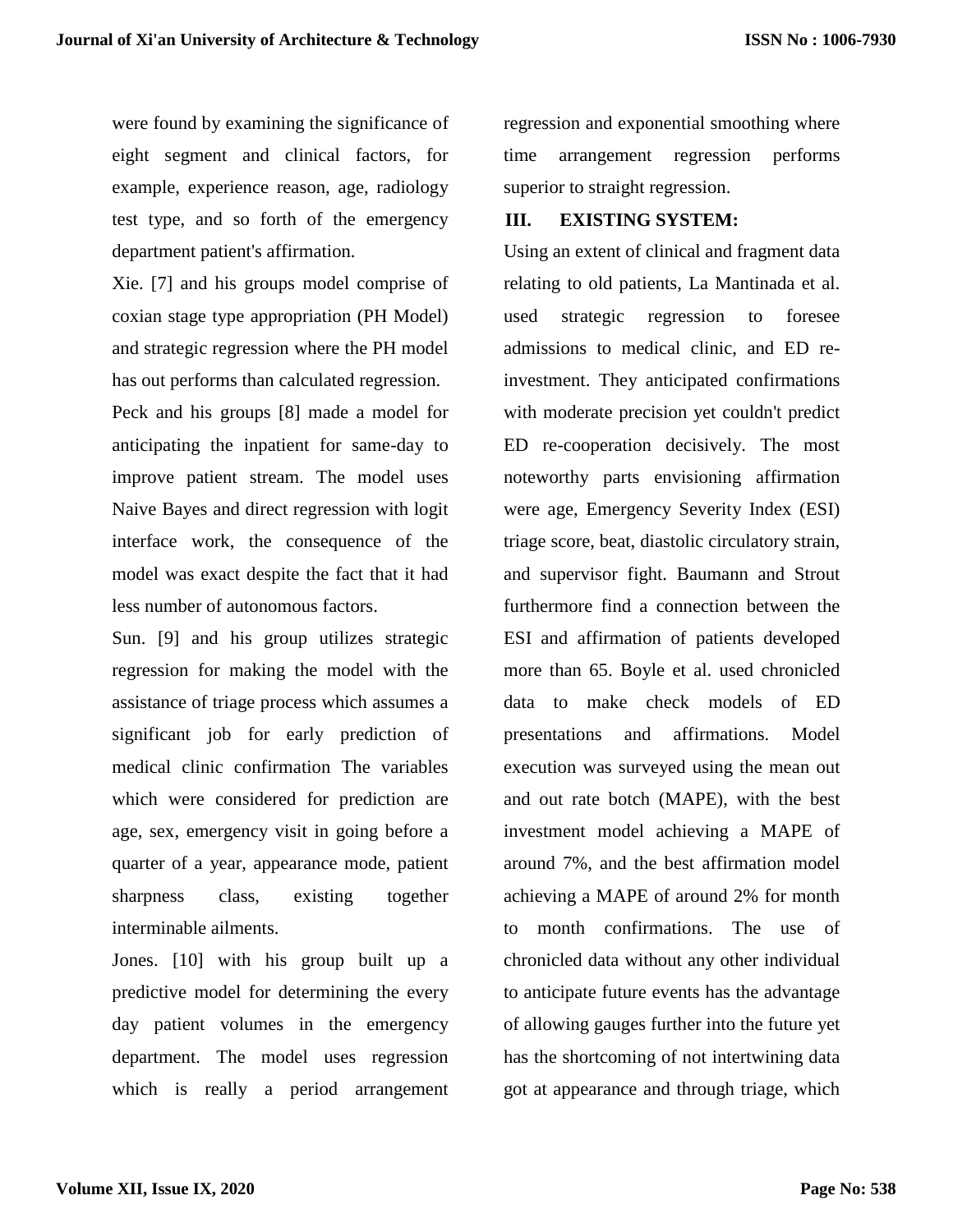may improve the accuracy of flitting guaging of confirmations. The composing highlights the utilization of an extent of standard and machine learning approaches to manage the prediction of ED affirmations in different settings using an arrangement of data. Regardless, there are openings in the composition to which this investigation contributes. A critical piece of the past work bases on a confined extent of algorithms, and on a very basic level calculated regression, with less examinations taking a gander at different philosophies.

### **IV. RELATEDWORK**

As the patient shows up in the emergency department, a triage procedure is done. On the off chance that the patient is basic, at that point straightforwardly that patient is given emergency medication if that patient can get fix with it or else taken to medical procedure. In mean time the family members of the patient fill the causality papers where that patient gets the confirmation number which alludes to the affirmation in the emergency department .If that patient side effects are not basic but rather need to fix as quickly as time permits then such patients are given holding up time of around 10 to 15 minutes. On the off chance that the patient has intense sickness, at that point such patients are continued sitting tight for

around 30 to 45 minutes. Along these lines, in by and large triage process every patient needs to hang tight for quite a while in any event. This makes the emergency department swarmed. At the point when an obscure patient shows up, for example, through some street mishap, or anything such basic where the personality of that patient can't be perceived. That time the patient is named obscure and a MLC is enrolled. MLC is MedicoLegal Complaint where a grievance is enlisted which is done by the police for ID of the patient. One more case is taken care of by the ED is that when certain patient shows up in emergency department as during the triage procedure on the off chance that patient is proclaimed to be dead, at that point those patients straightforwardly demise authentication process begins without affirmation in the emergency department. The working of model is to such an extent that, when the patient shows up in the emergency department, a setback official does the triage of the patient and mean while s/he checks the previous history of the patient. In the event that the patient is old, at that point as indicated by the medical history of the patient, the official chooses whether the patient will get admitted to emergency clinic or not as the records contain the total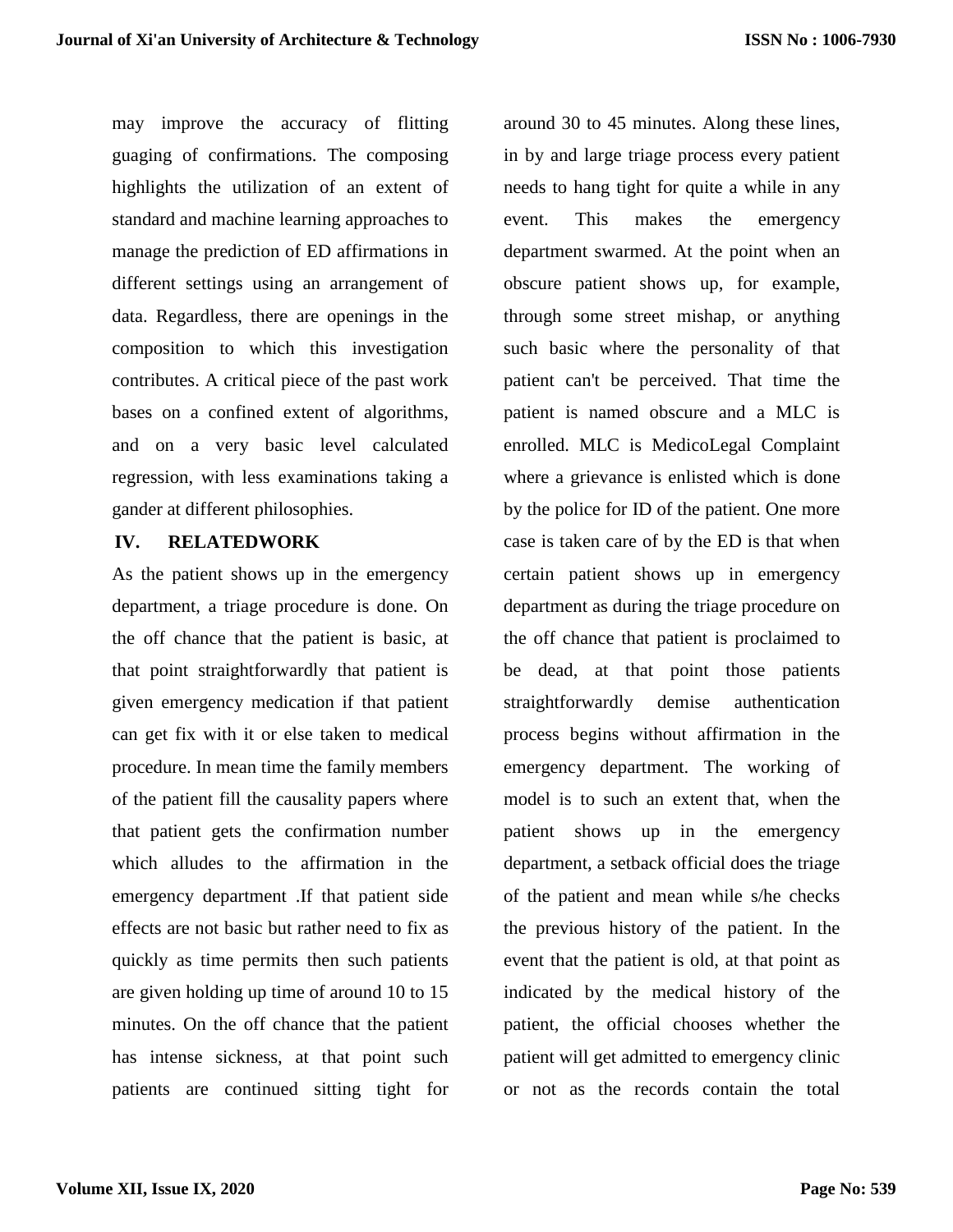history, for example, last time when the patient got conceded, what sickness does that patient is enduring, and so on. So as the patient is being get treated by the specialist, in that time the inpatient bed is prepared for that patient. In the event that the patient is new, at that point, its record are added to the database of clinic patients and triage is finished.

#### **V. PROPOSED SYSTEM:**

The show of EDs has been a particular issue for the Northern Ireland healthcare territory starting late. EDs in Northern Ireland have been standing up to pressure from an extension looked for after which has been joined by negative degrees of execution over the locale stood out from some various districts of the UK. For example, in June 2015 only a solitary Northern Ireland ED department met the 4 hour hold up time center, with in excess of 200 patients over the locale holding up over 12 hours to be yielded or sent home. This can contrarily influence patients at various periods of their trip, as presented in unmistakable scenes reported by the media. Patients setting off to the ED usually experience a couple of stages between the hour of appearance and discharge dependent upon decisions made at going before stages. ED members can show up either through the crucial gathering room

or in a salvage vehicle. Presently, the patient's nuances are recorded on the major ED association framework, before the patient is either yielded, as in extraordinary cases, or continues to the holding up an area. The patient by then keeps things under control for a target time of under fifteen minutes before triage by a position support. This examination pulls in on this data to achieve two targets. The first is to make a model that correctly predicts admission to clinic from the ED department, and the second is to survey the introduction of typical machine learning algorithms in anticipating medical clinic confirmations. We moreover propose use cases for the use of the model as decision support and execution the administrators gadget. Embracing a substitute methodology, Cameron et al.compared the exactness of orderlies' predictions of ED confirmations with those of an objective score. They consider support to be progressively exact in circumstances where they are certain the patient will be yielded anyway less careful than the objective score in circumstances where they are questionable about the patient's likelihood of affirmation.

Data mining comprise of number of undertakings to recognize designs in put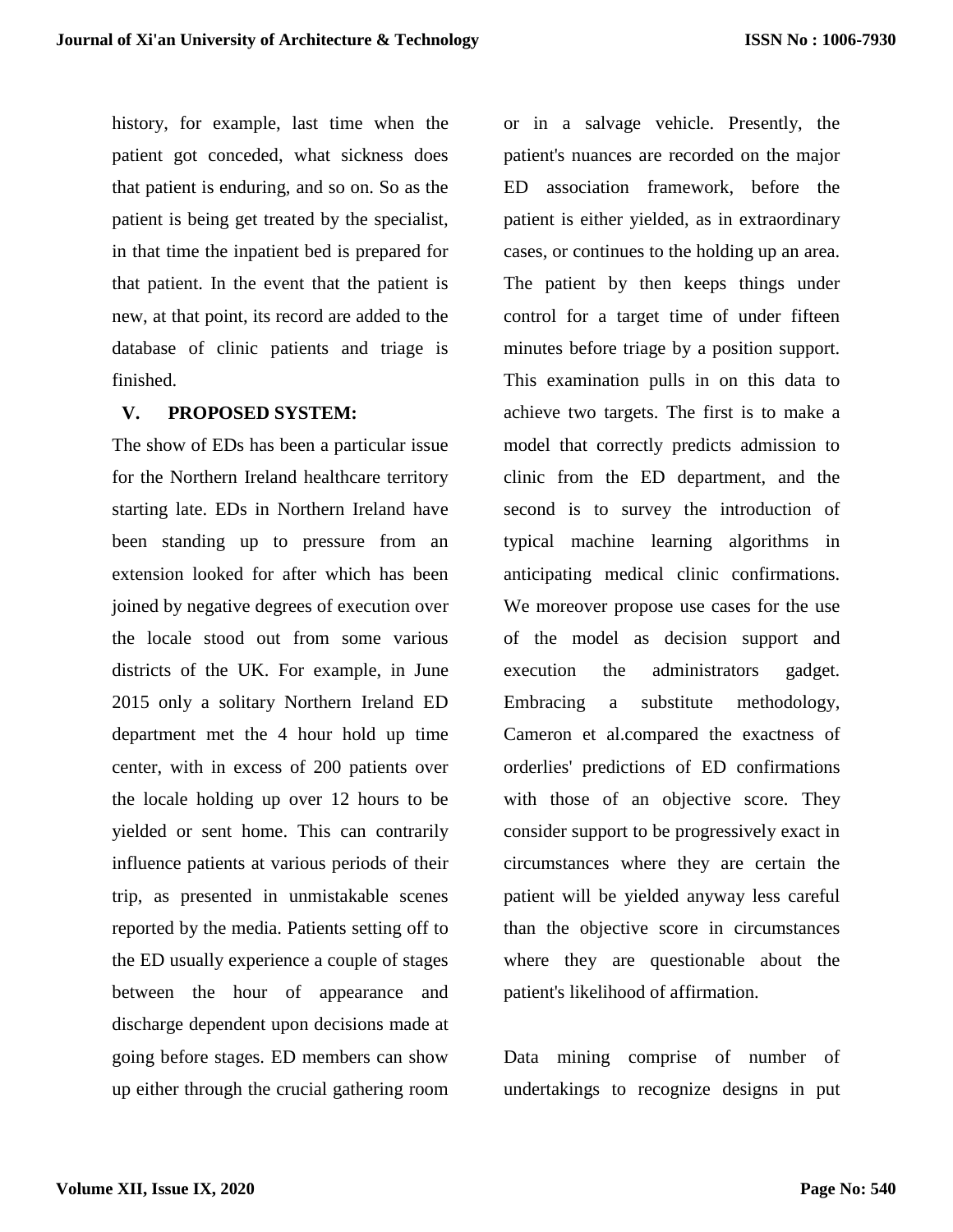away data in emergency departments. The data mining assignments are data extraction data purifying and include designing; data representation and expressive measurements; data parting into preparing and test sets; model tuning utilizing the path mode and 10 crease cross approval rehashed multiple times; prediction confirmations dependent on the data set; assessment of model execution dependent on the yield. The execution of the seven data mining undertakings is essential for detachment of additional data from the records to make the prediction progressively explicit and exact. The last model structured should be made with a viewpoint that it very well may be actualized in hospitals with various staff numbers, foundation and organization with none or barely any changes. The data utilized for analysis comprised of complete data of patients. Based on past analysis of strategies, data a wide factor run is thought about before the plan of definite model. The aftereffect of analysis can be utilized in the last model plan which comprise of factors like emergency clinic area ; date and time of participation, sexual orientation, appearance mode; staff; past history; time of past confirmation ;patient conceded or not. Highlight building actualized on the participation brought about the explanation

of time, date, day, week, month of the year. The confirmation of the patient is the needy variable in the last module. The analysis of data before structure of model assisted with barring the missing data, the immediate affirmations data and the customary patients who don't follow the way ofED from the records for fruition of plan for definite model.

3.1Machine Learning algorithms and execution Logistic regression, a decision tree and Gradient supported machines are the three machine learning algorithms applied for the structure of the gauge model. The double needy variable is anticipated by calculated regression. The instances of paired factors are sure/negative; expired/alive; or primary spotlight here is on concede/not concede. Utilization of Logit interface work empowers the figurings of odd happening in a result. Recursive parceling procedure from RPART joined with decision tree strategy isolates the data in hubs. The result contains the most fundamental variable hubs .Outfitting is prohibited by pruning of the result tree. GBM procedure is basically utilized for boosting the yield and improving an official conclusion tree got from a gathering of decision trees. The utilization of three distinct algorithms calculated regression as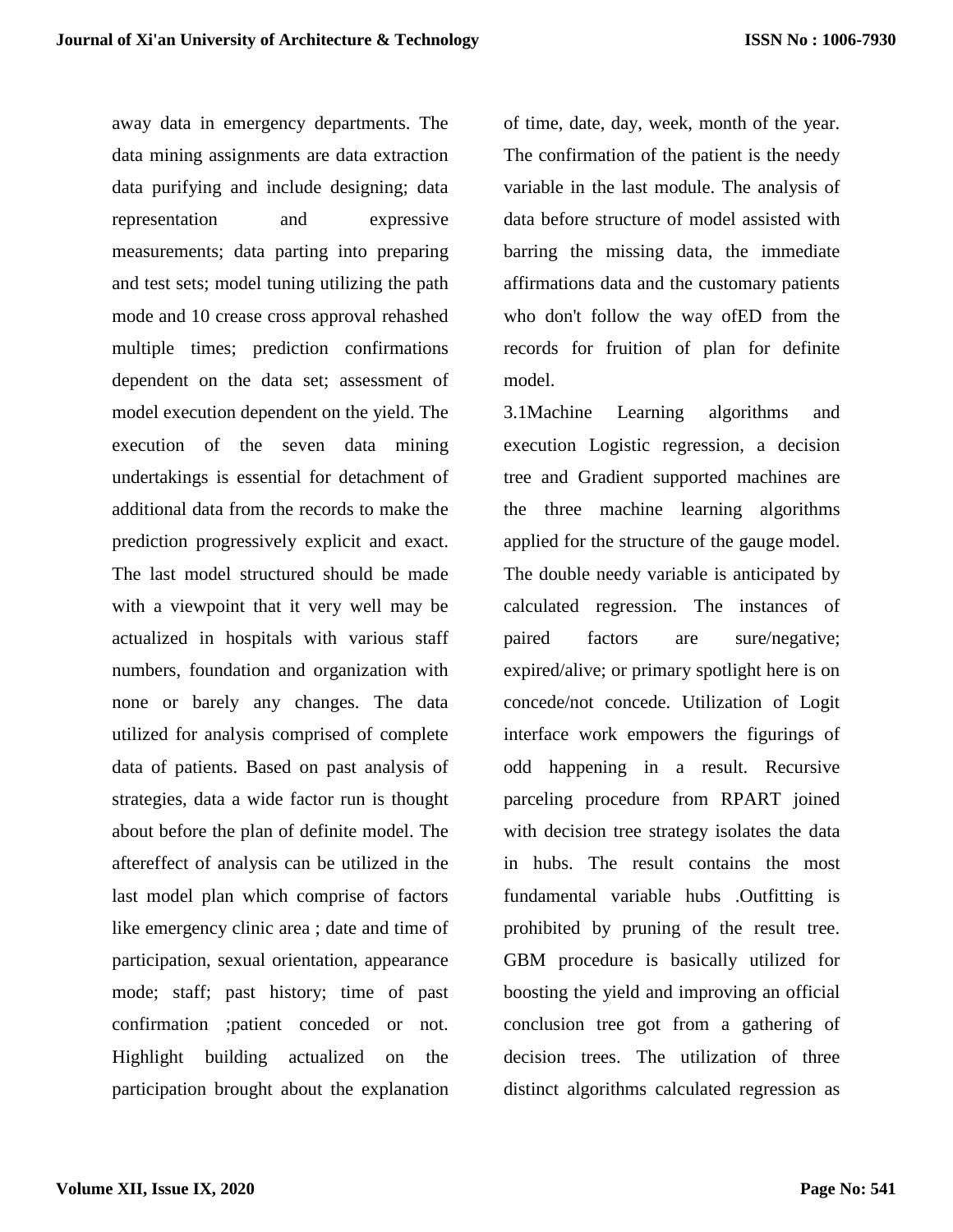conventional, RPART decision tree and GBM as cutting edge the correlation of yields fabricates a propelled prediction model. The multifaceted nature and pragmatic usage shift for all the three models. Different advances are taken to improve execution of actualizing display and forestall over fitting. The exactness rate after usage is distinctive for every strategy utilized. Inclination boosting's exhibition is best when contrasted with other prediction strategies .It ought to be consideredthat the last models will be utilized by the ED staff of different hospitals .For specialized understudies the information on algorithms is more obvious .In trouble level GBM is more hard to comprehend and execute than the other two techniques. Subsequently the last execution of prediction model ought to be justifiable by the medical clinic staff with less trouble.

# **CONCLUSION:**

This examination consolidated the improvement and appraisal of three AI models prepared for predicting clinical facility insistences from the ED. Each model was prepared utilizing routinely gathered ED data utilizing three stand-out data mining calculations, to be express determined relapse, choice trees, and grade helped machines. Generally, the GBM played out

the best when stood apart from vital relapse and choice trees, yet the choice tree and determined relapse also performed well. The three models introduced right now in every way that really matters in discernable, and once in a while improved execution veered from models introduced in different assessments. Execution of the models as a choice help instrument could help facility chiefs to considerably more reasonably structure and manage resources dependent on the conventional patient inflow from the ED. This could help with improving patient stream and reduction ED amassing, as necessities be decreasing the restricting impacts of ED amassing and improving patient fulfillment. The models in like way have possible application in execution checking and overview by looking at foreseen affirmations against genuine certifications. In any case, while the model could be utilized to help organizing and choice picking, specific level insistence choices regardless of everything require clinical judgment.

#### **REFERENCES**

[1] Graham, Byron and Bond, Raymond and Quinn, Michael and Mulvenna, Maurice," Using Data Mining to Predict Hospital Admissions from the Emergency